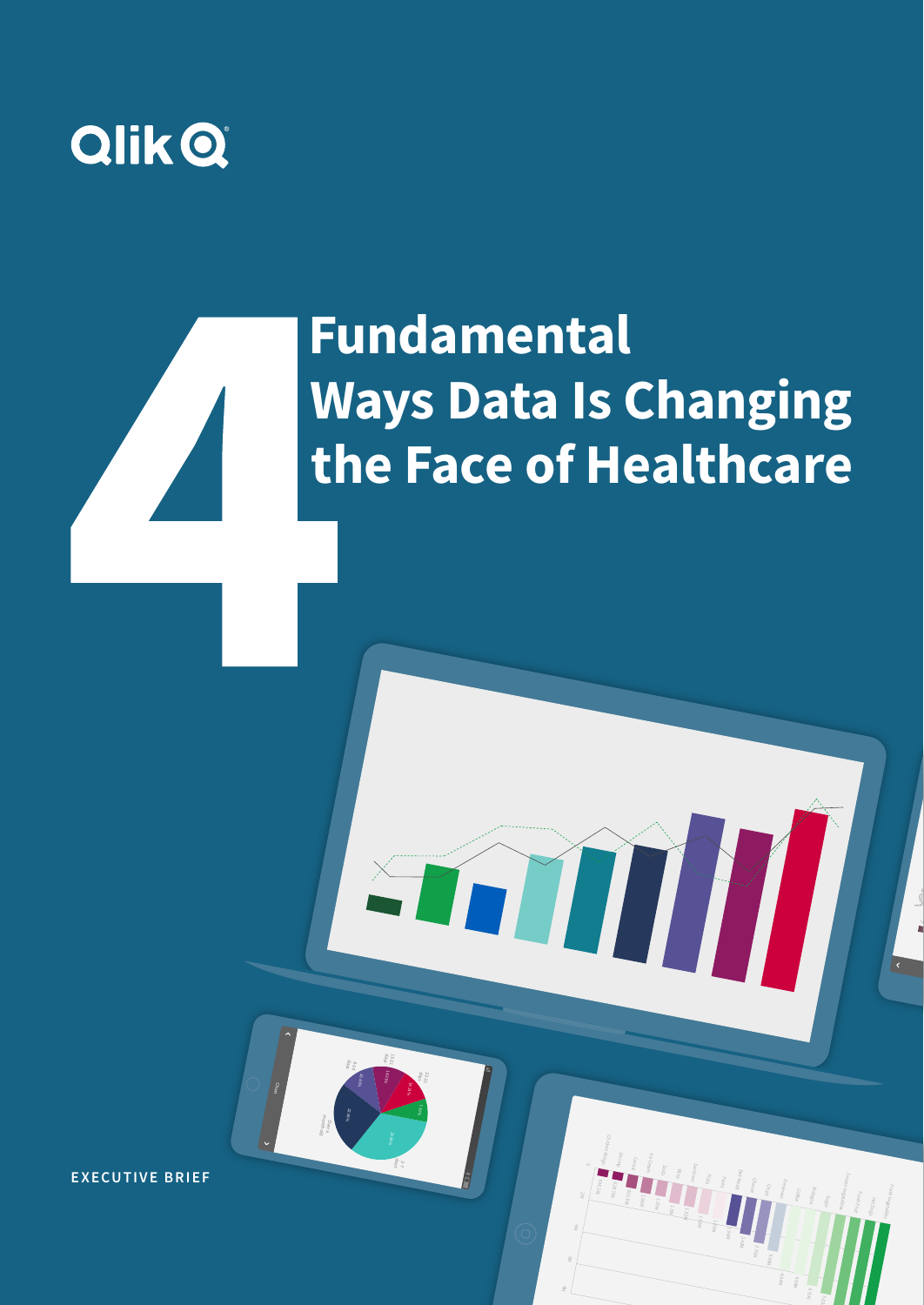## **Contents**

**INTRODUCTION**

**HOW IS DATA IMPACTING HEALTHCARE?**

**IMPROVED PATIENT OUTCOMES**

**REINVENTED PROCESSES**

**REDUCED COSTS**

**MINIMIZED RISK** 

**CONCLUSION**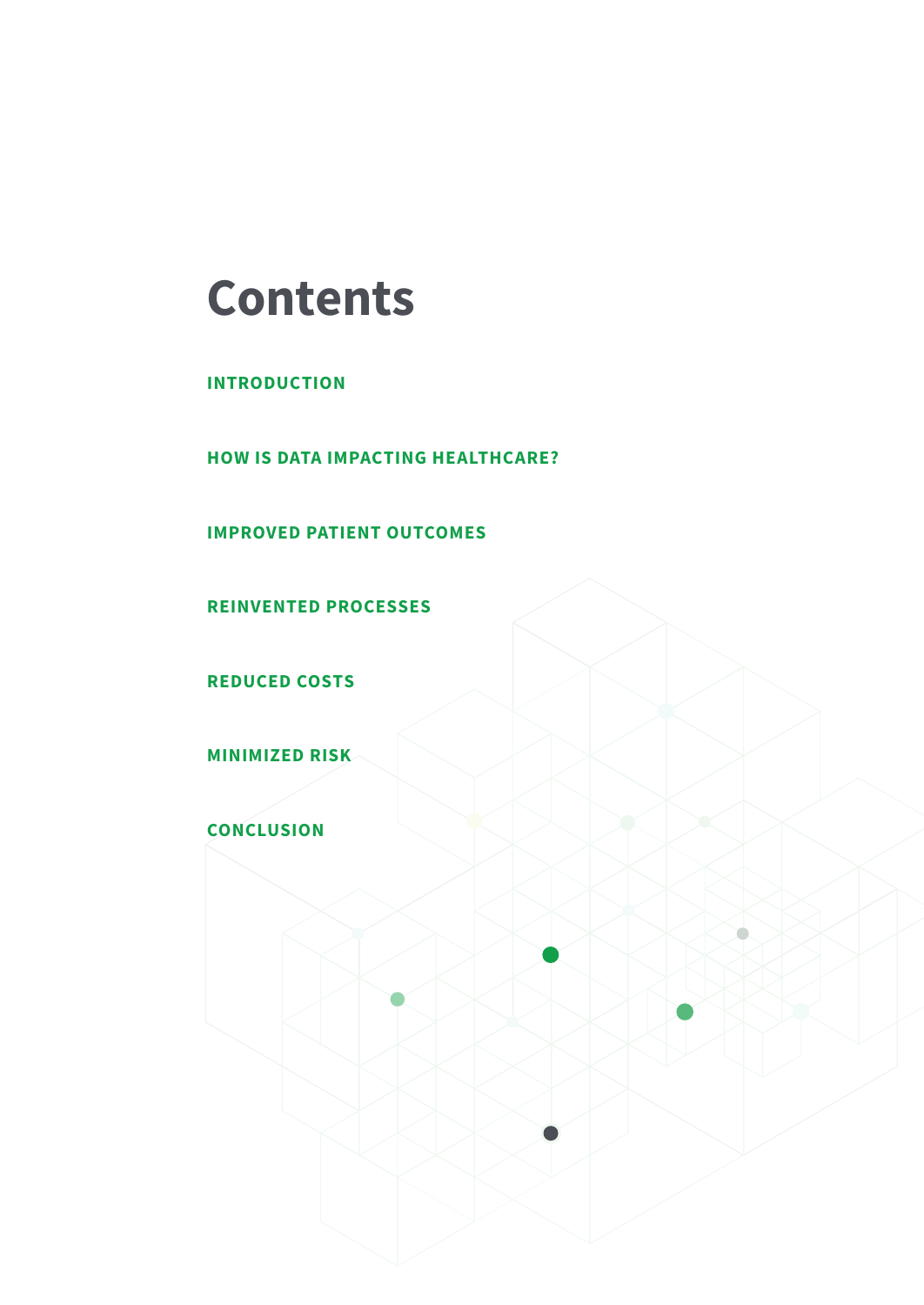## Introduction

## **The promise of data is tremendous. Where are the real results?**

It's no secret that the volume of healthcare data is growing exponentially every year. Estimated annual increases are as high as 48%.<sup>1</sup>

That growth can feel like a deluge, but it also represents massive – and unprecedented – opportunity. Understanding clinical variation. Improving patient outcomes. Reducing costs. Organizations around the world are adopting analytics with the goal of transforming both operations and care.

It's working:<sup>2</sup>





of U.S. healthcare organizations using analytics are seeing clinical benefits, including improved patient care.



**54%** of U.S. healthcare organizations are realizing improved financial reporting capabilities.

It's not surprising that the global healthcare data analytics segment is projected to increase to  $$34.27$ billion by 2022.<sup>3</sup>

So where do data-driven insights have the most impact in healthcare organizations? And what types of benefits can you expect to see?

**The rate of change in terms of how quickly we are digitizing data in the health space is astounding. And when you start to combine that data with things like human resources, supply chain, characteristics of clinics and hospitals, provider training, reimbursement schemes, it just gets bigger."**

**Stefano Bertozzi** Dean Emeritus, UC Berkeley School of Public Health<sup>4</sup>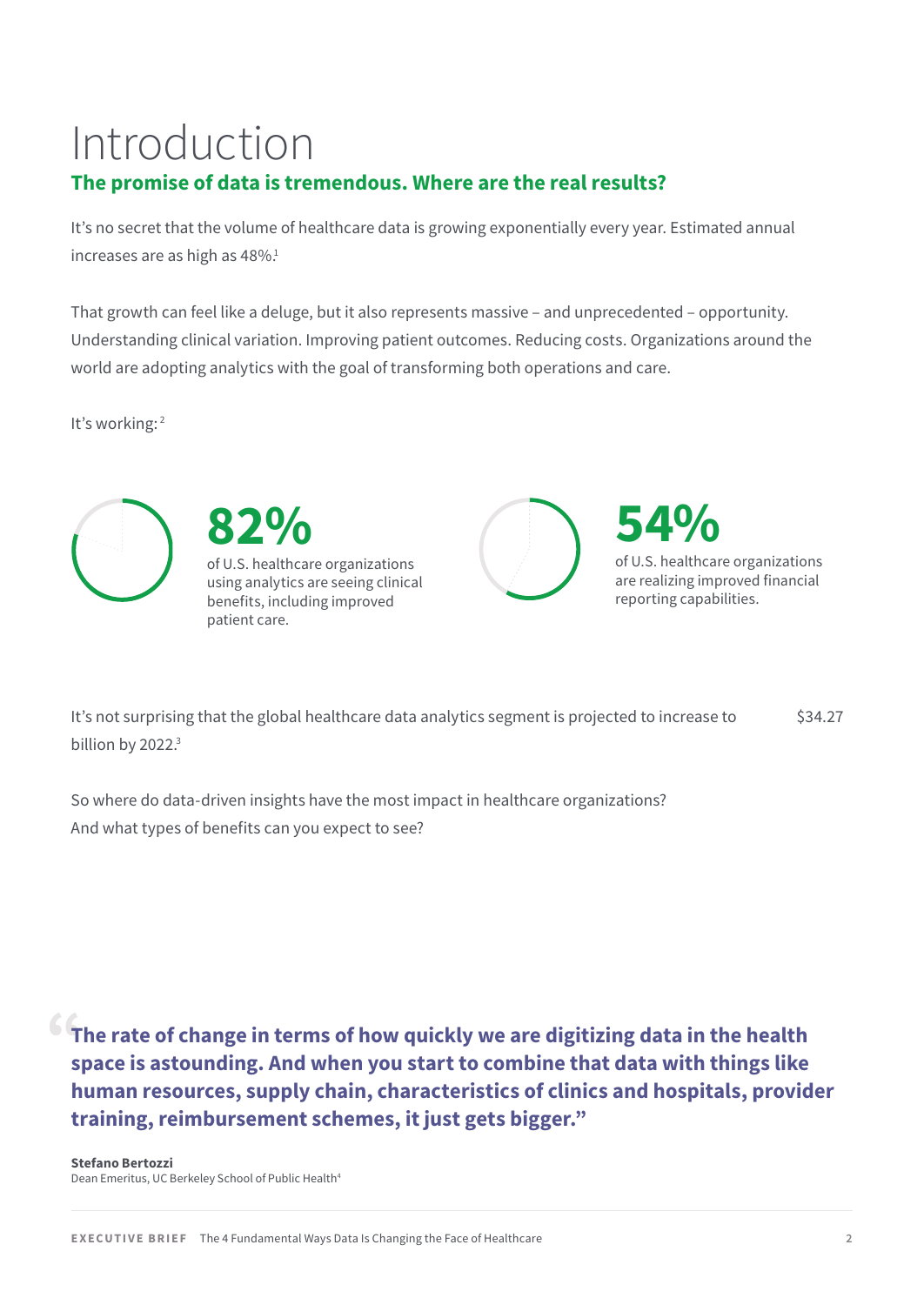# How is data impacting healthcare?

## **Every company is now a data company.**

*Forbes'* David Kirkpatrick famously claimed that "Now every company is a software company." <sup>5</sup> The same thing has become true of data: Now every company – including every healthcare organization – is a data company. That's because analytical insights have become an essential driver of more efficient operations and a higher quality of care.

The impacts of data-driven transformation in healthcare range broadly, but they tend to fall within four main categories:



**Improved Patient Outcomes**



**Reinvented Clinical and Operational Processes**





**Reduced Costs Minimized Risk**

## **Qlik has transformed our care by empowering our people."**

**DIRECTOR, OUTCOMES & IMPACT SERVICE, TEXAS CHILDREN'S HOSPITAL**

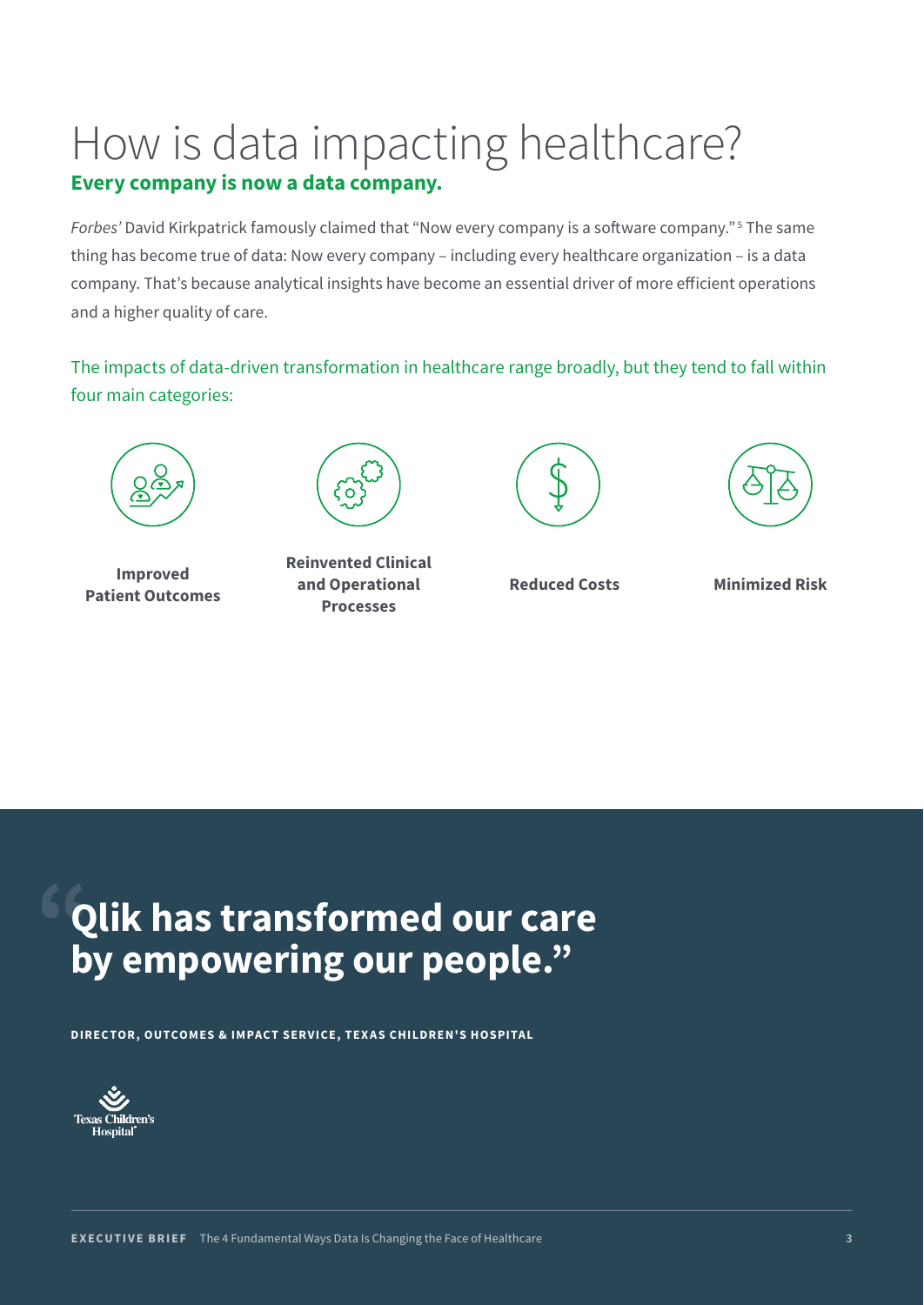## Improved Patient Outcomes

## **Drive better care and increase satisfaction with positive experiences.**

In the digital era, healthcare consumers are more informed and more empowered than ever. In this environment, healthcare organizations need accurate, up-to-the-minute data that improves their ability to care for patients.

What drives patient satisfaction – and reimbursement? Outcomes. Organizations that have a realtime window into performance gain a big advantage, with the ability to monitor, modify, and accelerate care.

## Healthcare organizations are using analytics to:

| ۰.<br>$\sim$ | ٠ |  |
|--------------|---|--|
|              |   |  |

**Reduce clinical variation**

- Identifying and stopping ineffective practices while reinforcing best practices
- Creating repeatable success with common procedures



## **Track and prevent readmission**

- Identify patients at risk for readmission
- Track care coordination
- Monitor performance of post-acute care providers



## **Drive preventative care**

Embedding social determinants of health, individual behavior patterns, and genetics data into the EHR, empowering providers to:

- Stratify risk
- Flag vulnerable patients
- Intervene earlier with personalized care
- Prevent admissions

**There's a new boss in U.S. healthcare: the consumer. The research paints a clear picture of a population displeased with its overall healthcare experience — and with rising expectations for transparency, value, and customer service."6**

**Strategy&,** The Birth of the Healthcare Consumer Thanks to analytics, Australia's Lady Cilento Children's Hospital can predict patients' **estimated length of stay with an accuracy of 85%** (+/- 1 day), far exceeding other predictive models.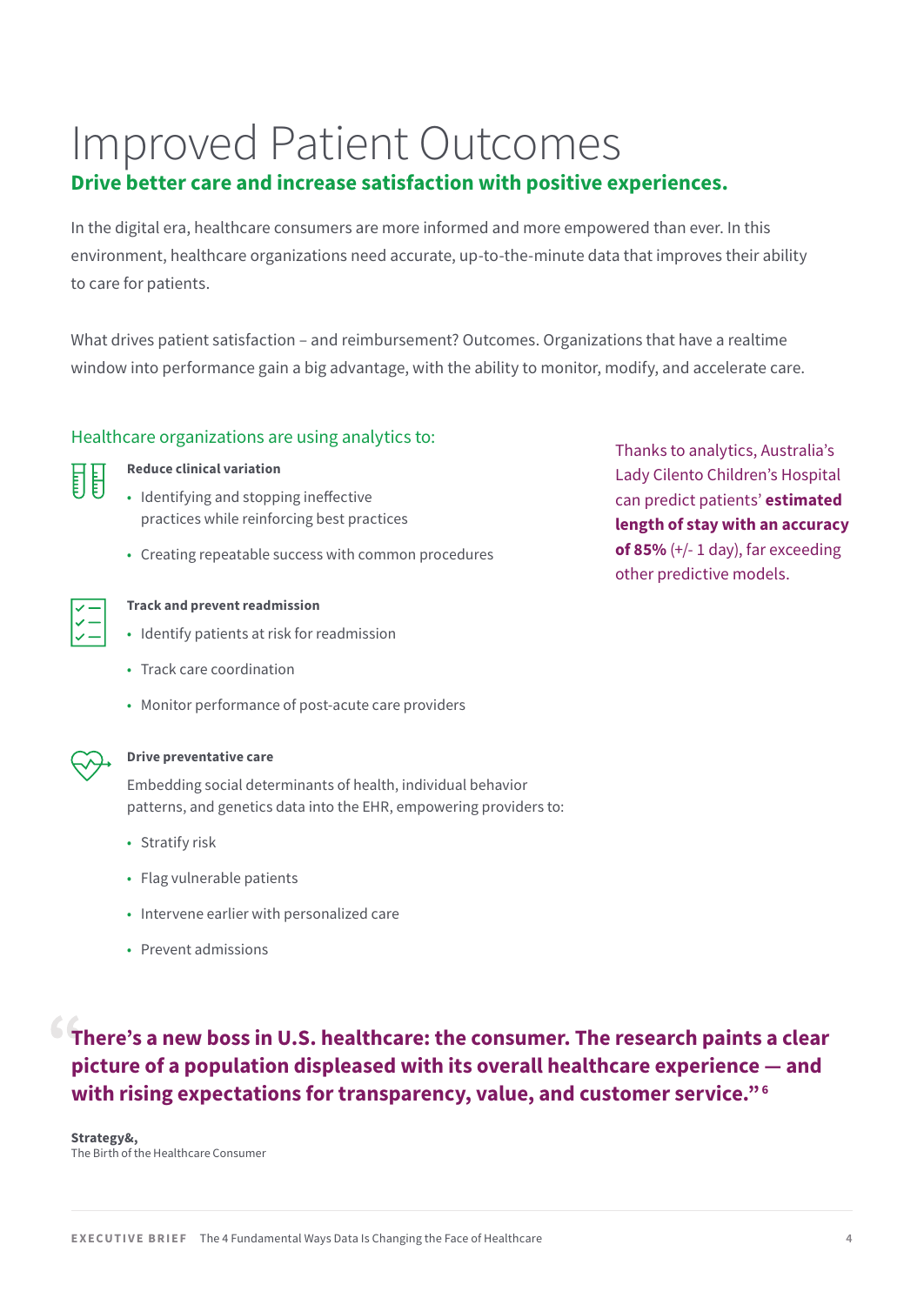## Reinvented Processes

## **Optimize the administration and delivery of care for greater efficiency and improved outcomes.**

Healthcare organizations face formidable challenges – including escalating costs, a lack of interoperability, data overload, and the pressure to improve patient care while reducing costs. To compete, they have to optimize clinical and operational decision-making. They're doing both with data analytics.

## Healthcare organizations are using analytics to reinvent clinical and operational processes, including:



### **Boosting performance**

• Empowering executives to clearly see the relationships among critical financial, clinical, and operational data points



### **Improving throughput**

- Optimizing the use of surgery suites and imaging resources
- Streamlining emergency department patient flow



## **Managing staffing and physical resources**

- Tying together HR, staffing, and clinical systems to prevent shortages or overages
- Gaining real-time visibility into OR and ED flow, optimizing capacity and performance



### **Streamlining the pharmacy supply chain**

• Monitoring and optimizing ordering through the pharmacy supply chain with understanding into how medications and supplies are being prescribed and used

The Australian state of New South Wales combined clinical, costing, and social determinants of health data into a single analytical application, identifying high-risk patient groups and variations in clinical care. In the process, they improved patient outcomes and **saved \$500+ million** AUD.

Australia's Melbourne Health analyzed the rate and incidence of patient falls, discovering that most occurred during shift handovers, break times, and patient meal times. They used this insight to change their shift patterns, **reducing the incidence of patient falls by 40%.**

**Qlik has helped us improve patient outcomes in orthopedic surgeries by being able to easily compare the practices and outcomes across several surgeons . . . reducing our costs, improving the patient experience, and improving our orthopedic program overall."**

#### **Mark Miller** Senior Programmer/Analyst, Rockford Memorial Hospital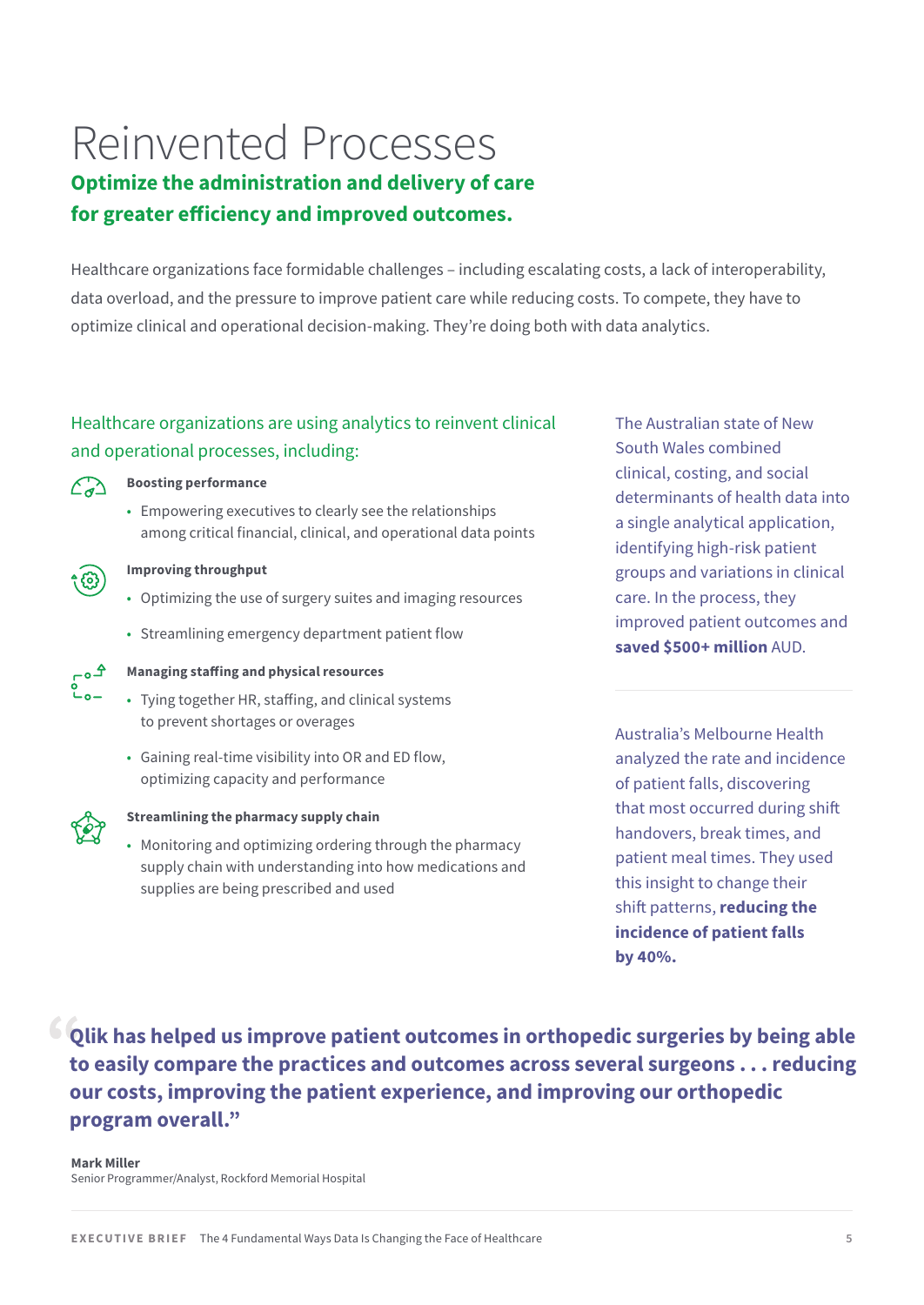## Reduced Costs

## **Uncover opportunities to reduce costs and get paid more efficiently.**

Every healthcare organization has to contend with the pressure to reduce costs while improving patient care. It's a complex equation, and the stakes are high. And with the volume of available data increasing all the time, the task can feel overwhelming, if not impossible.

Fortunately, modern data analytics platforms are a perfect fit for this challenge. In fact, quickly surfacing relationships within giant and disparate data sets is exactly where today's best BI solutions excel.

## Healthcare organizations are leveraging analytics to

### reduce costs by:



## **Informing more efficient care**

- Gaining an accurate, complete, and timely view into the performance of healthcare delivery services
- Informing the most appropriate care transition plan and post-acute care path to reduce care-coordination costs
- Guiding providers to deliver the right care at the right time, significantly decreasing costs associated with poor patient engagement and no-shows

After performing a clinical variation review on new pacemaker patients, an Australian hospital standardized care, seeing **increased dedicated OR time, decreased patient wait time, decreased length of stay,** and **\$100,000 additional revenue per procedure.**



### **Managing the workforce**

• Tracking performance and improving efficiency across functional areas like Accounting, HR, and IT



### **Optimizing billing**

• Reduce coding complexity and optimizing the EHR to enable a faster route to reimbursement



### **Streamlining the supply chain**

• Gaining visibility into the medical supply and medication supply chain to proactively optimize order timing and quantity

**I've never presented to the executive team a more complete picture of multiple business cases with such an overwhelming response to a technology investment. [Qlik got a] truly remarkable response from the CFO and SVP of Finance!"**

#### **Dr. Binu Mathew**

VP of Medical Intelligence and Analytics, Mercy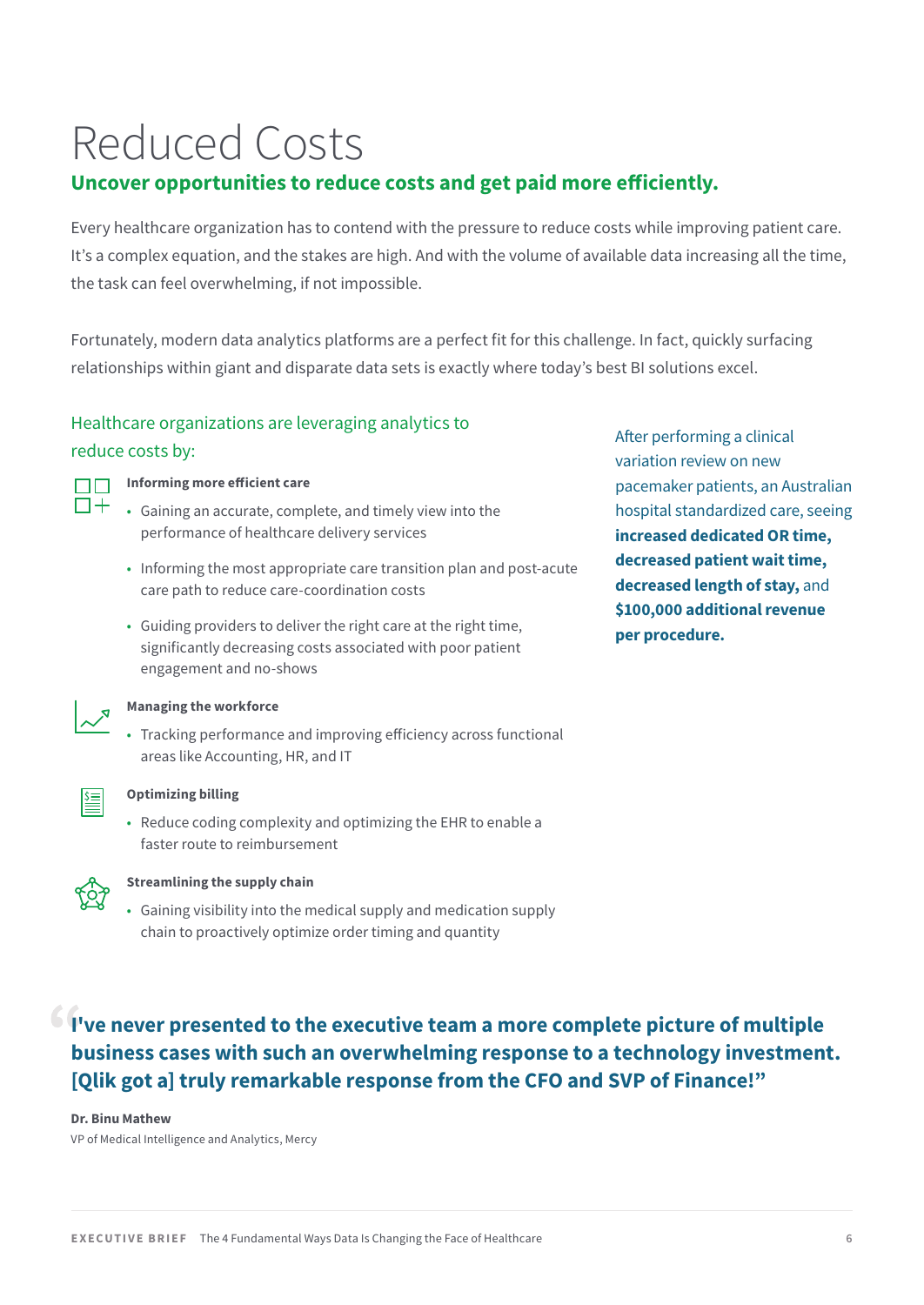## Minimized Risk

## **Get insight into patients, operations, and care to make smarter decisions around risk.**

Thanks to data, you can see more deeply into your patients – and your organization – than ever before. With that visibility, you gain power to minimize risk.

## Healthcare organizations are leveraging analytics to minimize risk by:



### **Identifying and closing care gaps**

• Combining data sources and building risk models that help identify chronically ill patients who aren't compliant with protocol and medications



#### **Minimizing readmission**

• Monitoring the performance of post-acute care providers to ensure best practices and reduce readmissions



### **Managing staff levels**

• Monitoring and maintaining optimal staff levels to avoid patient safety risk and associated penalties



## **Managing the ED**

• Optimizing the throughput of the ED so that all patients get seen and, where necessary, admitted in a timely manner A U.S. health system stratified pneumonia into clinically significant groups and increased collaboration among providers to achieve a **21% reduction in pneumonia readmissions**, a **4.5% decrease in length of stay,** and a **36% decrease in mortality rates** for pneumonia patients.

**The dashboard is easy to understand and use. It allows a clear, real-time update at any given time – from unscheduled care through to the provision and adjustment of appropriate workforce and resources to meet demand."**

#### **Dr. Stephen Gulliford**

Accident & Emergency Consultant, Wrightington, Wigan, and Leigh NHS Trust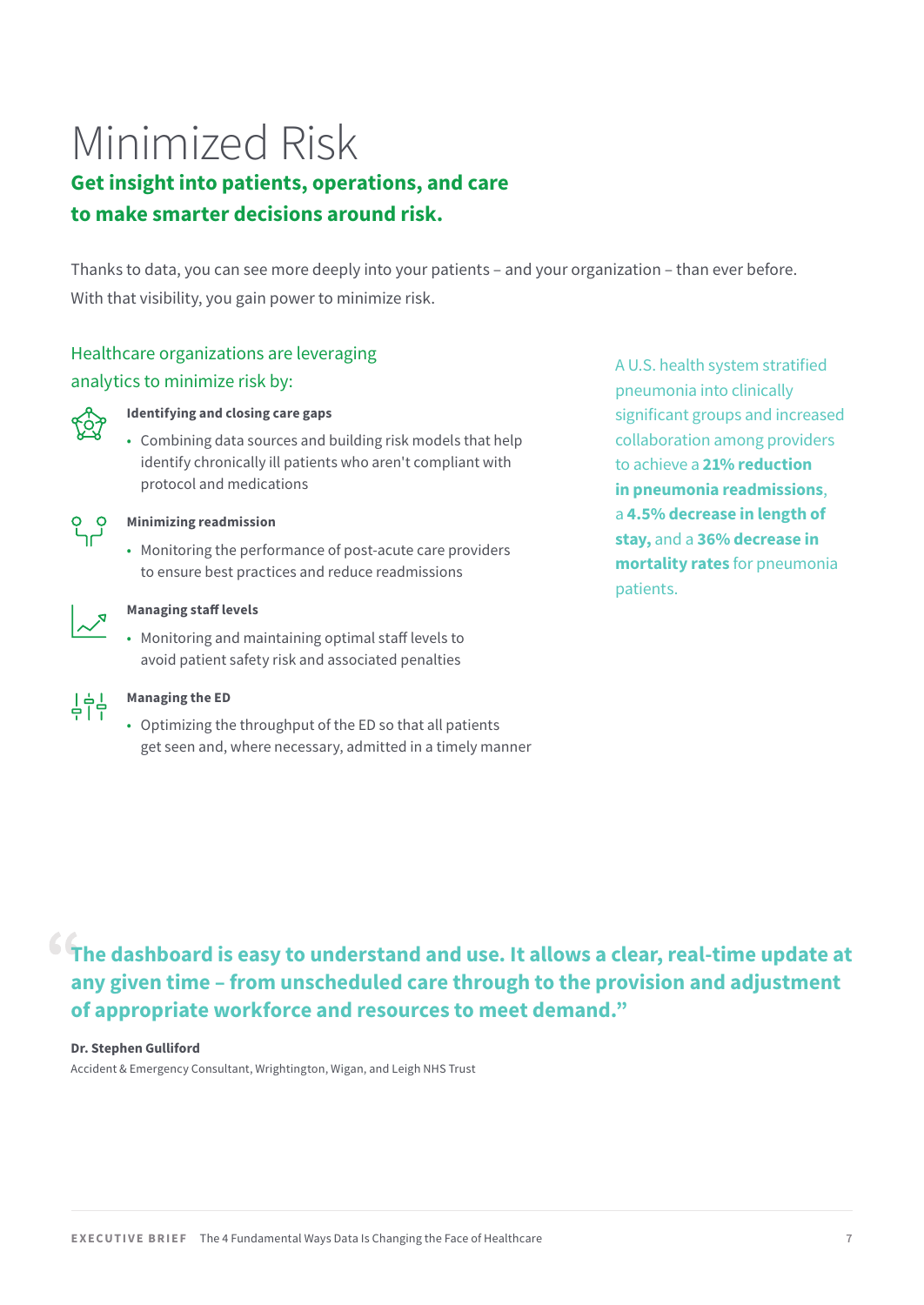## Conclusion **Reaping the Rewards of Data Analytics: Get Set Up for Success**

In most organizations undergoing Digital Transformation, technology is changing faster than culture.<sup>7</sup>



Data literacy is at the heart of the issue. In Gartner's 3rd annual CDO survey, "poor data literacy" was cited as the second-highest internal roadblock (35%) to success, second only to "cultural challenges to accepting change" (40%).<sup>8</sup> Clearly, a top priority for CDOs everywhere is creating a culture of data fluency, where workers understand data and use analytics to drive Digital Transformation.

What's the next step in your journey toward reaping the rewards of Data-Driven Digital Transformation? Whether it involves expanding data literacy, extending your use of analytics into new areas, or working toward any of the outcomes covered in this report, we can help.

## **Start here**

- <sup>1</sup>The Digital Universe of Opportunities: Rich Data and the Increasing Value of the Internet of Things," EMC Digital Universe with Research and Analysis by IDC, April 2014.
- 2http://www.cdwnewsroom.com/wp-content/uploads/2016/01/CDW\_Healthcare-Analytics-PR-Report\_FINAL.pdf
- 3https://www.inc.com/drew-hendricks/3-ways-big-data-and-analytics-are-making-big-changes-in-healthcare.html
- 4https://www.inc.com/drew-hendricks/3-ways-big-data-and-analytics-are-making-big-changes-in-healthcare.html
- 5https://www.forbes.com/sites/techonomy/2011/11/30/now-every-company-is-a-software-company/#1f17b6caf3b1
- 6https://www.strategyand.pwc.com/media/file/The-birth-of-the-healthcare-consumer.pdf
- <sup>7</sup> IDG: 2018 State of Digital Business Transformation

<sup>8</sup>Gartner, Survey Analysis: Third Gartner CDO Survey — How Chief Data Officers Are Driving Business Impact, Logan, Valerie A., et. al., 30 November 2017.